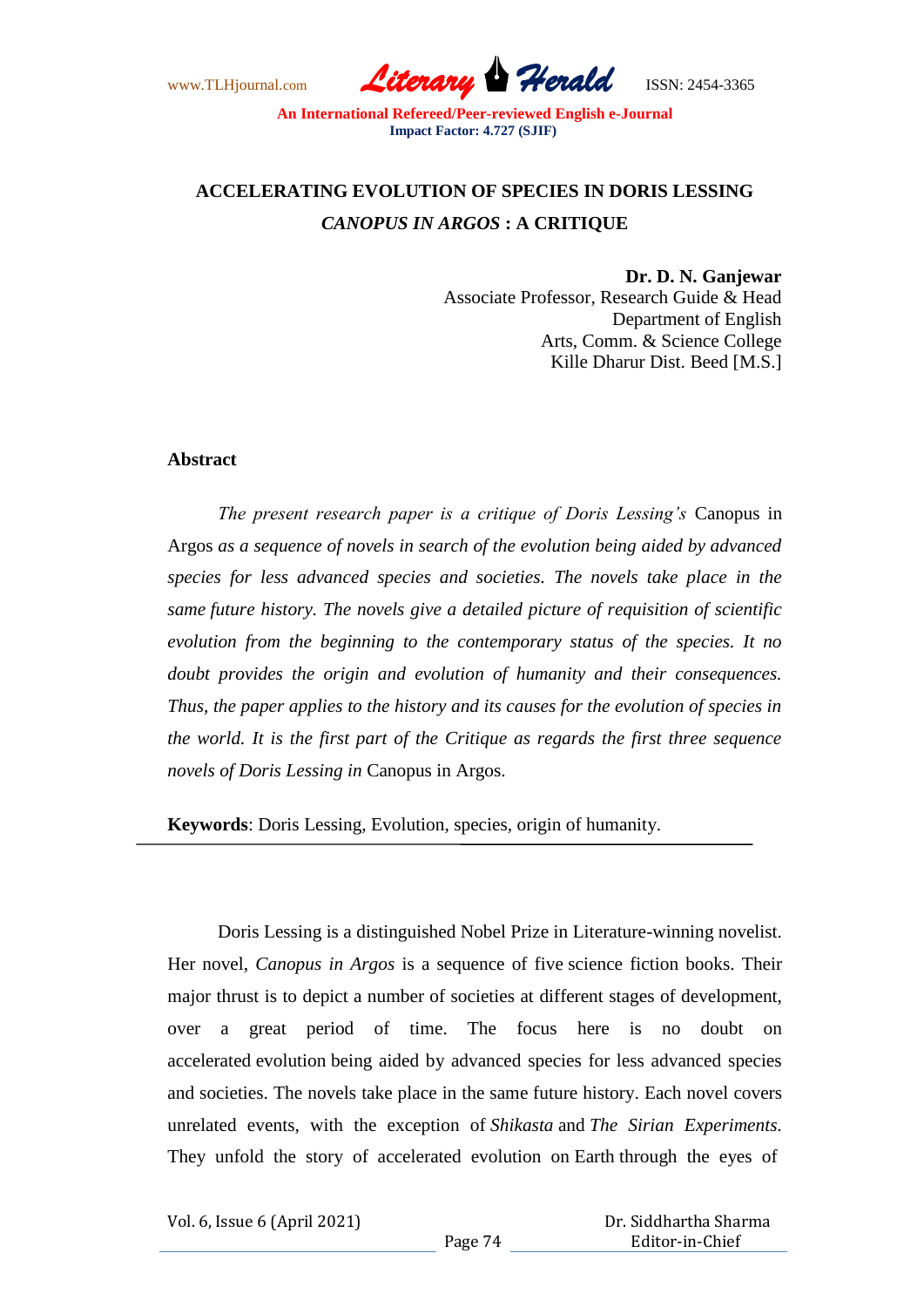Canopeans and Sirians respectively. When Doris Lessing began writing *Shikasta*, she intended it to be a "single self-contained book". But, as universe developed, she found she had ideas for more than just one book, ended up writing a series of five novels.

No doubt, The *Canopus in Argos* series falls into categories of social or soft science fiction ["space fiction" in Lessing"s own words [1]. It is termed so because of its focus on characterisation and socialcultural issues. *Re : Colonised Planet 5, Shikasta* [often shortened to *Shikasta*] is a 1979 science fiction novel by Doris Lessing. It is the first book in her five-book *Canopus in Argos* series. Shikasta is also the name of the fictional planet featured in the novel.

The novel, *Shikasta* posits the history of the planet. Actually, Shikasta [an allegorical Earth] is the planet that is under the influence of three galactic empires, Canopus, Sirius, and their mutual enemy, Puttiora. The book is presented in the form of a series of reports by Canopean emissaries to Shikasta who document the planet's prehistory, its degeneration leading to the 'Century of Destruction' [the  $20<sup>th</sup>$  century], and the Apocalypse [World War III].

Shikasta draws on the Old Testament and is influenced by spiritual and mystical themes in Sufism, an Islamic belief system in which Lessing had taken an interest in the mid-1960s. The book represented a major shift of focus in Lessing"s writing, from realism to science fiction, and this disappointed many of her readers. It received mixed reviews from critics. Some were impressed by the scope and vision of the book, with one reviewer calling it as an audacious and disturbing work from one of the world"s great living writers. Others were critical of the novel"s bleakness, that humanity has no free will and that their fate lies in the hands of galactic empires.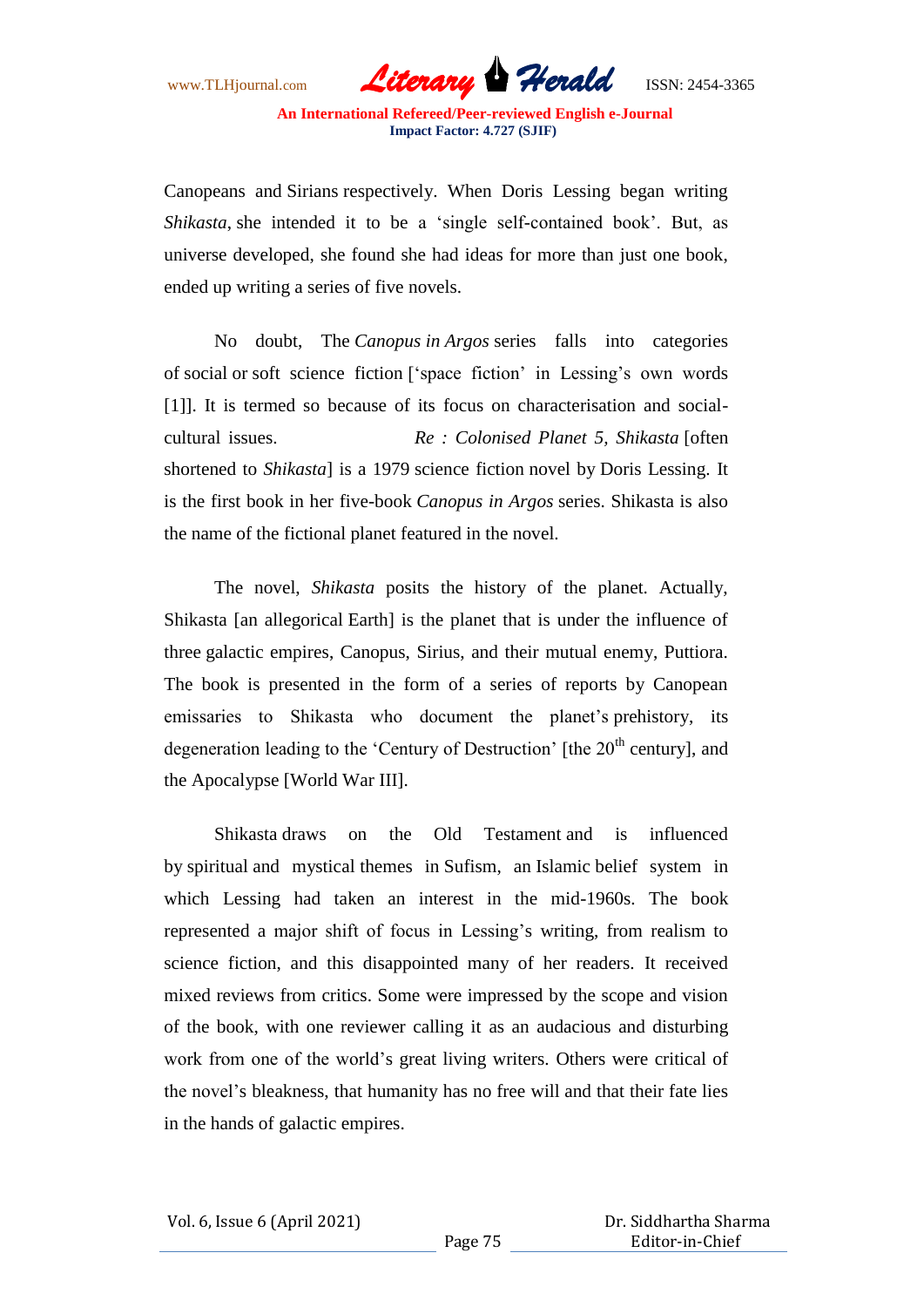The story of *Shikasta* is retold in the third book of the *Canopus* series, *The Sirian Experiments* [1980], this time from the point of view of Sirius. Shikasta reappears in the fourth book in the series, *The Making of the Representative for Planet 8* [1982], and the Zones, briefly mentioned in *Shikasta*, are the subject of the second book in the series, *The Marriages Between Zones Three, Four and Five* [1980].

Canopus, a benevolent galactic empire centred at Canopus in the constellation Argo Navis, colonises a young and promising planet they name Rohanda [the fruitful]. They nurture its bourgeoning humanoids and accelerate their evolution. When the Natives are ready, Canopus imposes a "Lock" on Rohanda that links it via "astral currents" [2] to the harmony and strength of the Canopean Empire. In addition to Canopus, two other empires also establish a presence on the planet: their ally, Sirius from the star of the same name, and their mutual enemy, Puttiora. The Sirians confine their activities largely to genetic experiments on the southern continents during Rohanda"s prehistory [described in Lessing"s third book in the *Canopus* series, *The Sirian Experiments*], while the Shammat of Puttiora remain dormant, waiting for opportunities to strike.

For many millennia, the Natives of Rohanda prosper in a Canopean induced climate of peaceful coexistence and accelerated development. Then, an unforeseen "cosmic re-alignment" puts Rohanda out of phase with Canopus which causes the Lock to break. Deprived of Canopus's resources and a steady stream of a substance called SOWF [substance-of-we-feeling], the Natives develop a "Degenerative Disease" that puts the goals of the individual ahead of those of the community. The Shammat exploits this disturbance and begin undermining Canopus"s influence by infecting the Natives with their evil ways. As Rohanda degenerates into greed and conflict, the Canopeans reluctantly change its name to Shikasta [the stricken]. Later, in the book, Shikasta is identified as Earth, or an allegorical Earth.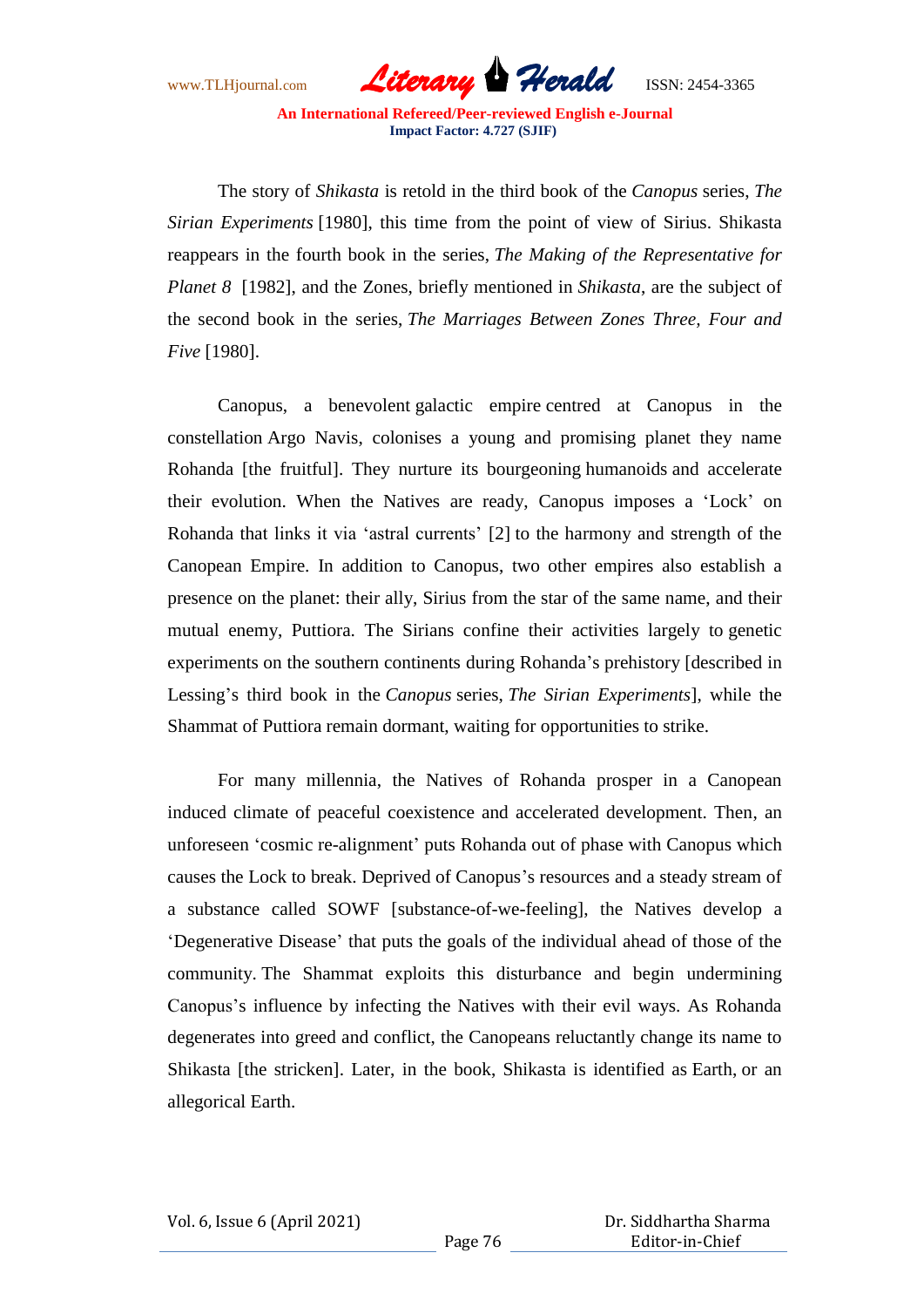

In an attempt to salvage Canopus's plans for Shikasta and correct the Natives" decline, Canopean emissaries are sent to the planet. Johor is one such emissary, who takes on the form of a Native and begins identifying those individuals who have not degenerated too far and are amenable to his corrective instructions. Johor then sends those he has successfully 'converted' to spread the word among other Natives, and soon isolated communities begin to return to the Pre-Shikastan days.

But, without the SOWF and Shammat's influence over the Natives. Canopus is fighting a losing battle and the planet declines further. By the Shikastan's 20<sup>th</sup> century, the planet has degenerated into war and selfdestruction. Johor returns, but this time through Zone 6 from which he is born on the planet [incarnated] as a Shikastan, George Sherban. As Sherban grows up, he establishes contact with other Canopeans in disguise and then resumes his work trying to help the Shikastans. But, famine and unemployment grow, and anarchy spreads.

On the eve of World War III, Sherban and other emissaries relocate a small number of promising Shikastans to remote locations to escape the coming nuclear holocaust. He also takes part in the trial of all Europeans for the crimes of colonialism. Europe has been conquered by China, but he persuades people that Europe was not the only offender. The war reduces Shikasta"s population by 99% and sweeps the planet clean of the "barbarians". The Shammat, who set the Shikastans on a course of selfdestruction, self-destruct themselves and withdraw from the planet. The Canopeans help the survivors rebuild their lives and re-align themselves with Canopus. With a strengthened Lock and the SOWF flowing freely again, harmony and prosperity return to Shikasta.

In the Mid-1960s Lessing had become interested in Sufism, an Islamic belief system, after reading The Sufis by Idries Shah. She described *The Sufis* as "the most surprising book [she] had read", and said it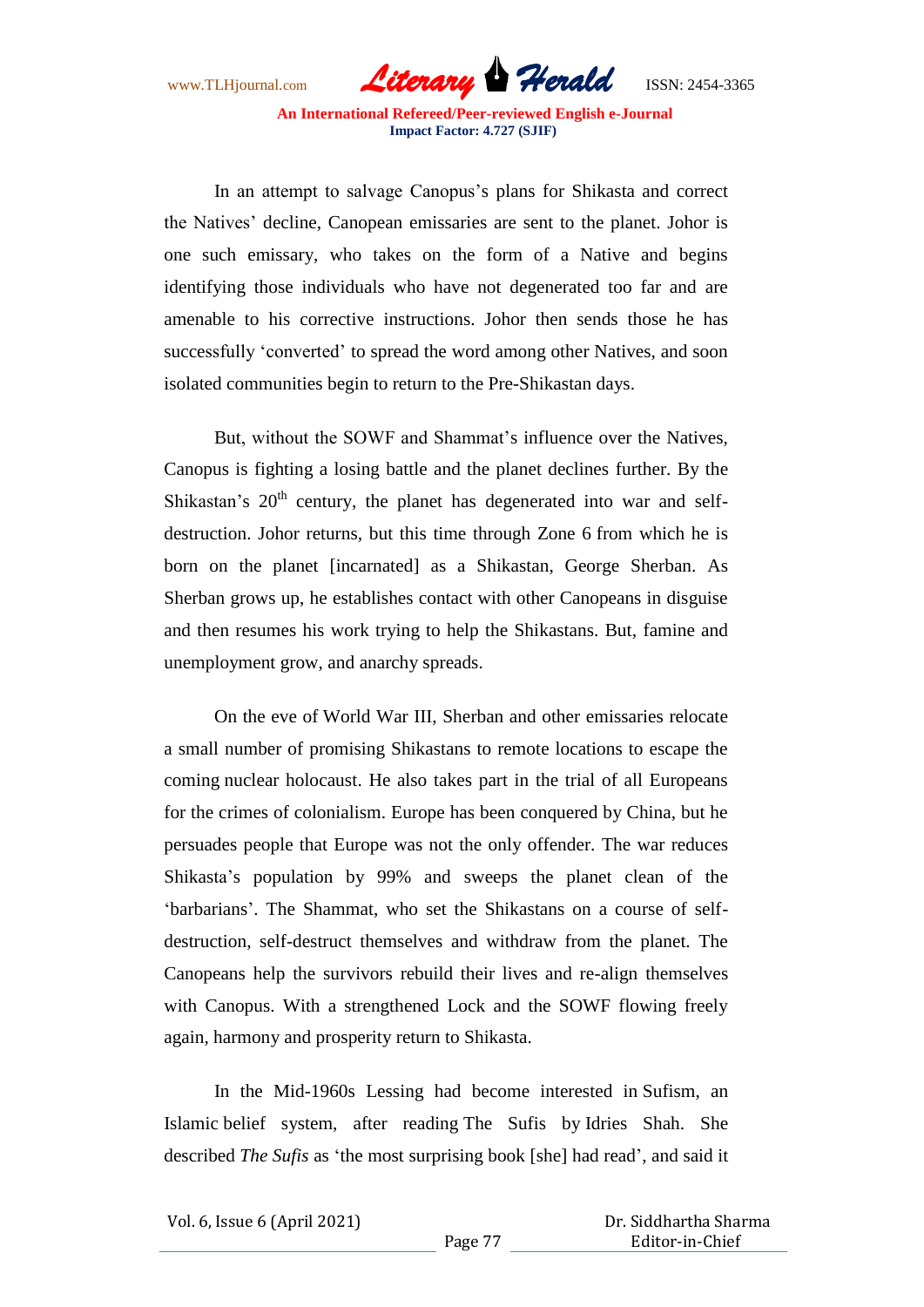"changed [her] life". [9] Lessing later met Shah, who became "a good friend [and] teacher". [9] In the early 1970s, Lessing began writing "inner space" fiction, which included the novels *Briefing for a Descent into Hell* [1971] and *Memoirs of a Survivor* [1974]. In the late 1970s, she wrote *Shikasta* in which she used many Sufi concepts.

Shikasta was intended to be a single self-contained book, but as Lessing's fictional universe developed, she found she had ideas for more than just one book, and ended up writing a series of five. *Shikasta*, and the *Canopus in Argos* series as a whole, fall into the category of soft science fiction ["space fiction' in Lessing's own words [1]] due to their focus on characterization and social and cultural issues, and the de-emphasis of science and technology. Robert Alter of *The New York Times* suggested that this kind of writing belongs to a genre literary critic Northrop Frye called the "anatomy", which is –

"a combination of fantasy and morality". [13]

Actually, Gore Vidal placed Lessing's 'science fiction' 'somewhere between John Milton and L. Ron Hubbard'. [3]

Shikasta represented a major shift of focus for Lessing, influenced by spiritual and mystical themes in Sufism. This switch to science fiction was not well received by readers and critics. By the late 1970s, Lessing was considered as one of the most honest, intelligent and engaged writers of the day, and Western readers unfamiliar with Sufism were dismayed that Lessing had abandoned her rational worldview.

George Stade of *The New York Times* complained that –

"Our Grand Mistress of lumpen realism has gone religious on us". [2]

The reaction of reviewers and readers to the first two books in the series, *Shikasta* and *The Marriages Between Zones Three, Four and Five* [1980],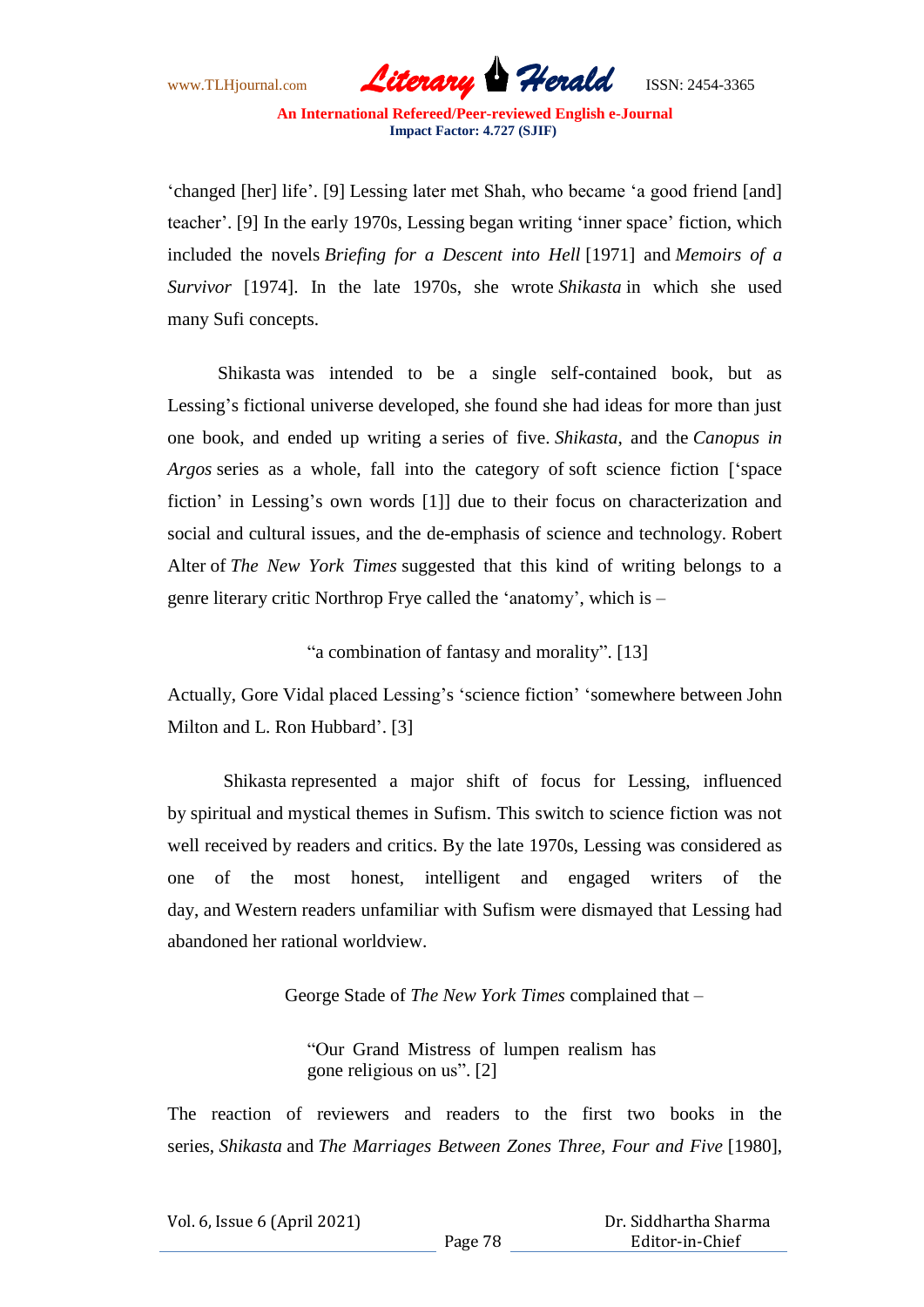www.TLHjournal.com *Literary Herald*ISSN: 2454-3365

prompted Lessing to write in the Preface to the third book in the series, *The Sirian Experiments* [1980]:

> "I would so like it if reviewers and readers could see this series, *Canopus in Argos: Archive*, as a framework that enables me to tell [I hope] a beguiling tale or two; to put questions, both to myself and to others; to explore ideas and sociological possibilities." [16]

Shikasta has been called an "anti-novel", and an "architectonic novel". [26] It is the story of the planet Shikasta from the perspective of Canopus. It is presented as a case study for "first-year students of Canopean Colonial Rule". [2] It contains a series of reports by Canopean emissaries to the planet. The extracts are derived from the Canopean reference, *History of Shikasta*, and copies of letters and journals written by *Selected Shikastans*. The history of Shikasta is monitored by the virtually immortal Canopeans, from Rohanda"s prehistory, through to Shikasta"s "Century of Destruction" [Earth's  $20<sup>th</sup>$  century], and into Earth's future when the Chinese occupy Europe and World War III breaks out. The novel purports to be the true history of our planet.

Shikasta alludes to the Old Testament, Gnosticism and Sufism. It is drawn on several Judeo-Christian themes. Lessing wrote in the book"s preface that it has its roots in the Old Testament. Her SOWF [Substance-Of-We-Feeling], the 'spiritual nourishment' that flows from Canopus to Shikasta, is also a word she invented with a pronunciation similar to "Sufi". A reviewer of the book in *The Los Angeles Times* said that Shikasta is a "reworking of the Bible", and the Infinity Plus website draws parallels between the Canopeans and their emissaries, and God and his angels from the Old Testament.

*A New York Times* reviewer wrote that the "outer space" where the Canopeans come from is a metaphor for "religious or inner space". Thelma

Vol. 6, Issue 6 (April 2021)

 Dr. Siddhartha Sharma Editor-in-Chief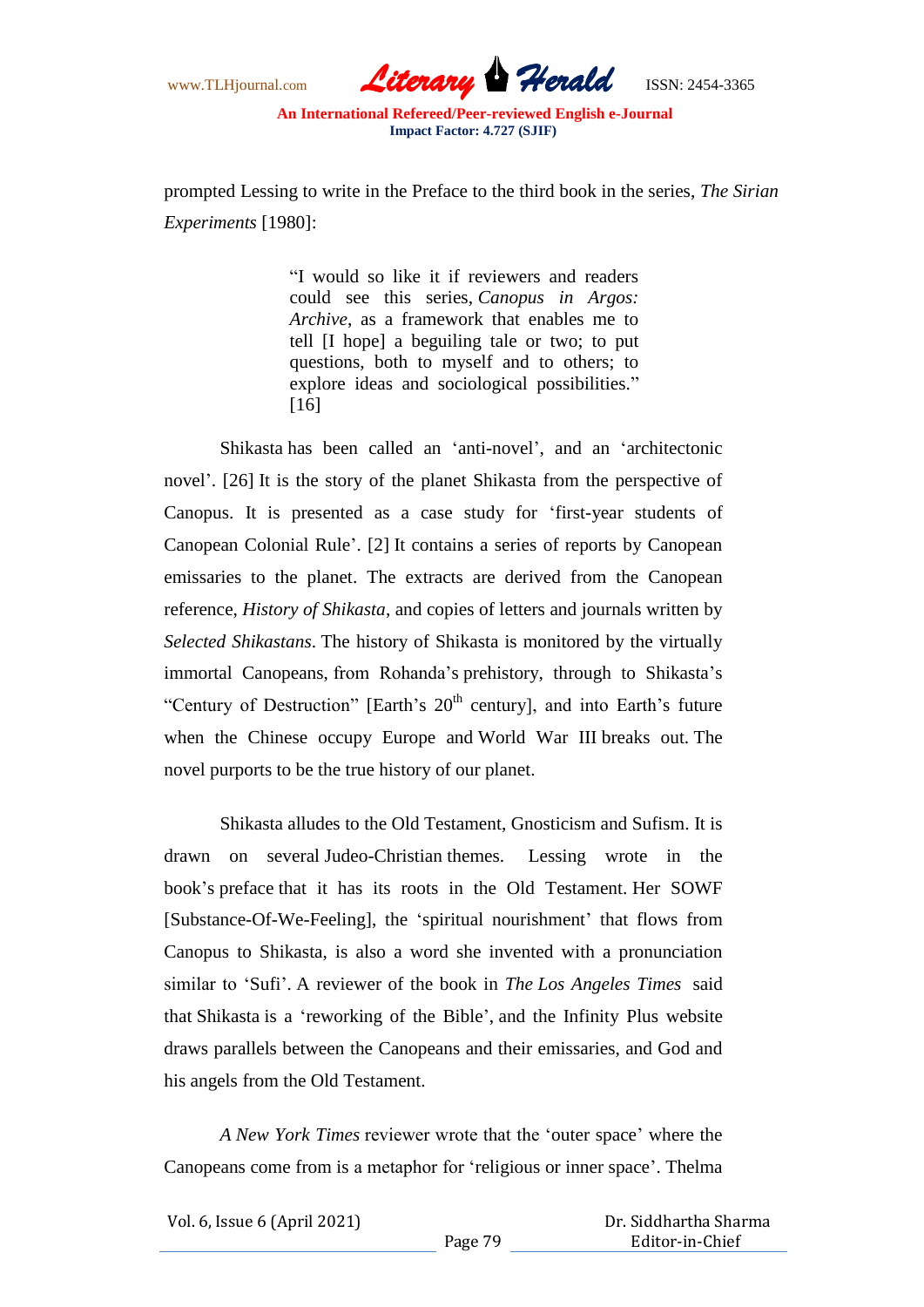

J. Shinn, in her book *Worlds Within Women: Myth and Mythmaking in Fantastic Literature by Wo*men, described the struggle between Canopus and Shammat, played out on Shikasta, as the "eternal struggle between good and evil", [31] and the "Degenerative Disease" that strikes Shikasta as a metaphor for the original sin. Lessing said in an interview that the final war [World War III] at the end of the novel is the Apocalypse. Phyllis Sternberg Perrakis wrote in *The Journal of Bahá'í Studies* that Shikasta is the –

> "symbolic rendering of the coming of a new prophet to an earth-like planet", and "relates it to Bahá"í principles". [2011: 34]

In brief, the novel shows the realistic picture of deterioration of social values. Even, the images of Shikasta prepare a favourable atmosphere of the perils of futility and loss with reliable screeching sound in the background. This no doubt shows that they have reduced the civilization to wasteland swallowing the virtue and good sense. This situation again restores the slavery and wilderness that has become the keynote of science fiction society.

*The Marriages Between Zones Three, Four and Five* is a 1980 science fiction novel by Doris Lessing. It is the second book in her five-book *Canopus in Argos* series, the first being *Shikasta* [1979]. *The Marriages Between Zones Three, Four and Five* was first published in 1980. In December 1992, the five books in the *Canopus in Argos* series, including *The Marriages*, were published in a single volume entitled *Canopus in Argos : Archives* by Vintage Books in the United States. *The Marriages Between Zones Three, Four and Five* has been translated into several other languages including Dutch, French, German, Spanish, Swedish and Turkish.

The novel takes place in three of six metaphysical Zones that encircle the planet Shikasta [an allegorical Earth], and concerns two ordained marriages that link the patriarchal Zone Four with the matriarchal Zone Three, and the tribal Zone Five. The story is told from the point of view of the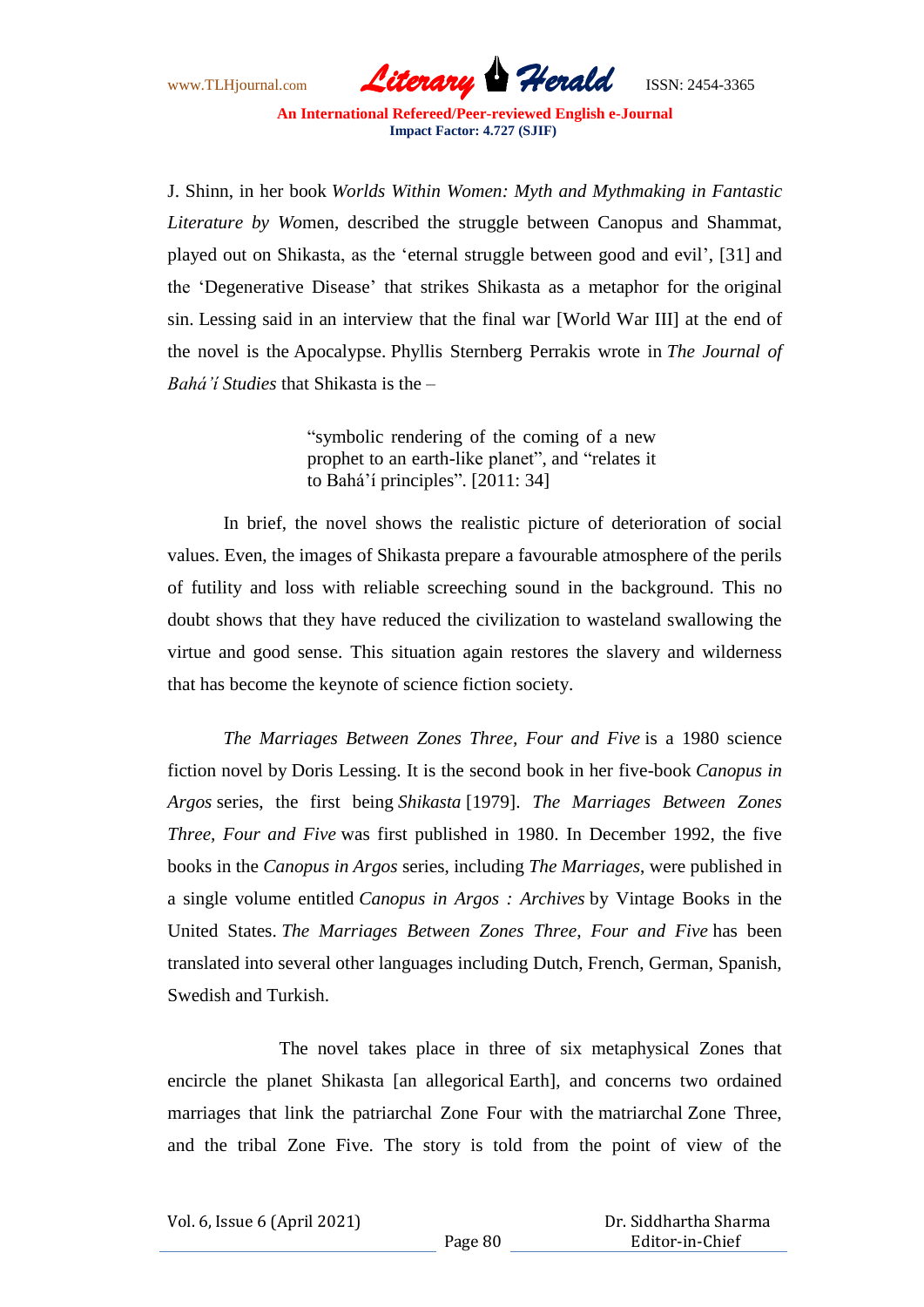www.TLHjournal.com *Literary Herald*ISSN: 2454-3365

matriarchal utopian Zone Three, and is about gender conflict and the breaking down of barriers between the sexes. Lessing called the Canopus in Argos series "space fiction", but *The Marriages Between Zones Three, Four and Five* is generally referred to as feminist science fiction.

The novel is influenced by spiritual and mystical themes in Sufism, an Islamic belief system in which Lessing had taken an interest in the mid-1960s. The zones are said to correspond to Sufism"s different levels of consciousness, and symbolise the "Sufi ladder to enlightenment". [2] Lessing was criticised for abandoning her traditional fiction and switching to science fiction in her *Canopus in Argos* series. Notwithstanding this criticism, *The Marriages* was generally well received by critics, with some reviewers calling it one of Lessing"s best works on the topic of gender conflict.

In the opening book of the *Canopus in Argos* series, Shikasta, Lessing introduced six metaphysical Zones [akin to cosmological planes] that encircle the planet Shikasta [an allegorical Earth [nb 1]]. [9] These Zones, numbered One to Six, each represent different levels of spiritual being. Shikasta only deals with Zone Six, the innermost and least pure of the Zones, which one commentator described as –

> "a kind of purgatory in which humans wait out the time between incarnations on earth". [10]

Adjacent Zones in the numerical sequence border each other, from Zone Six [the lowest] up to Zone One [the highest and purest], each with a terrain more mountainous than the previous.

Three of the Zones in this spiritual landscape feature in *The Marriages Between Zones Three, Four and Five*, which Lessing describes as self-contained 'countries', each with their own 'societies'. Zone Two, highest in the spiritual hierarchy, is located high in the mountains at the

| Vol. 6, Issue 6 (April 2021) |  |  |
|------------------------------|--|--|
|                              |  |  |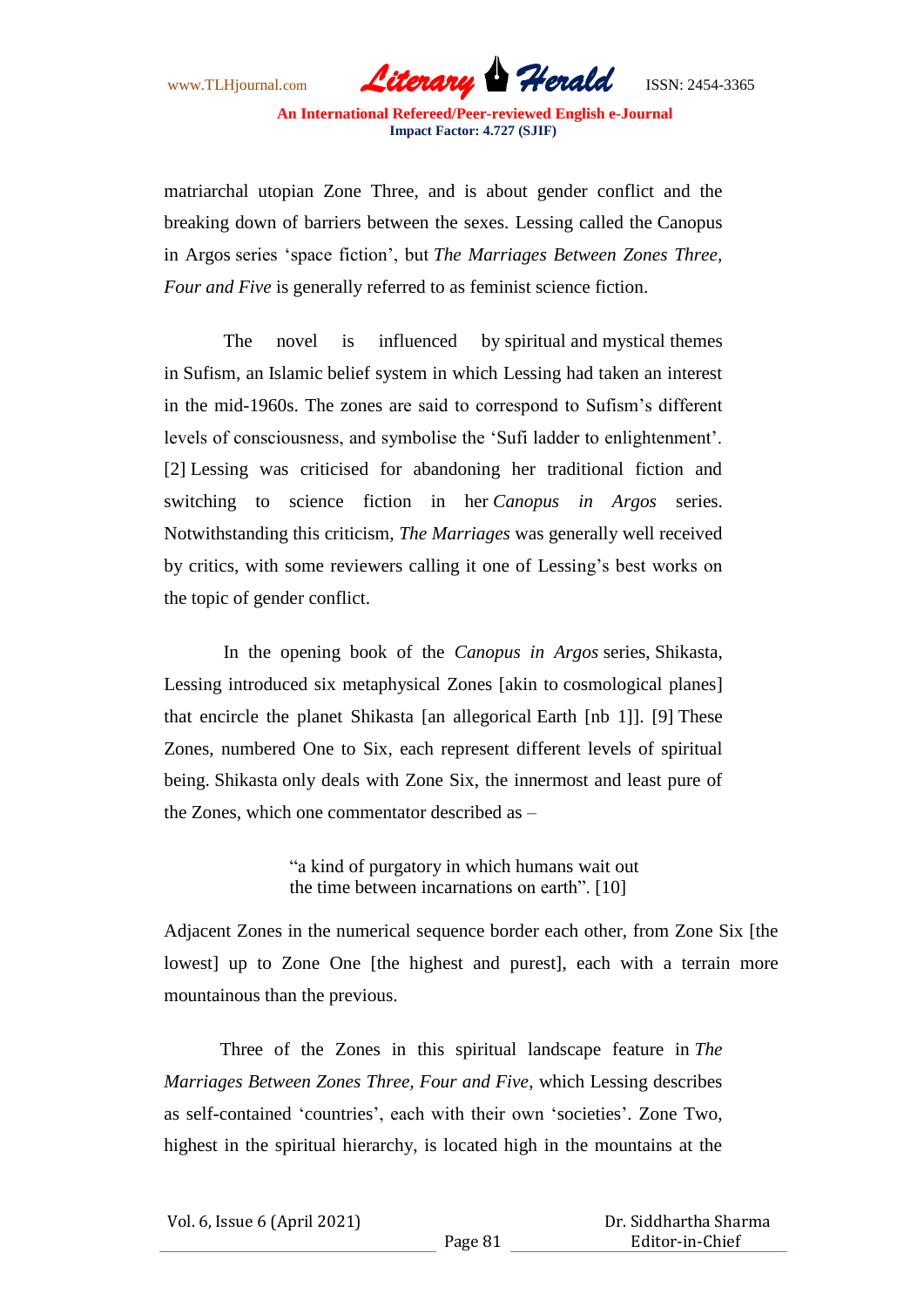edge of Zone Three, which in turn occupies the hills bordering the lowlands of Zone Four, which is adjacent to the flat desert terrain of Zone Five.

The story opens when the Providers, the invisible and unidentified rulers of all the Zones, order Al•lth, queen of the peaceful paradise of Zone Three, to marry Ben Ata, king of the militarised and repressive Zone Four. Al•lth is repulsed by the idea of consorting with a barbarian, and Ben Ata does not want a righteous queen disturbing his military campaigns. Nevertheless, Al•lth descends to Zone Four and they reluctantly marry. Ben Ata is not used to the company of women he cannot control, and Al•lth has difficulty relating to this ill-bred man, but in time they grow accustomed to each other and gain new insights into each other"s Zones. Al•lth is appalled that all of Zone Four"s wealth goes into its huge armies, leaving the rest of its population poor and underdeveloped. Ben Ata is astounded that Zone Three has no army at all.

The marriage bears a son, Arusi, future heir to the two Zones. Some of the women of Zone Four, led by Dabeeb, step in to help Al•lth. Suppressed and downtrodden, these women relish being in the presence of the queen of Zone Three. But soon after the birth of Arusi, the Providers order Al•lth to return to Zone Three without her son, and Ben Ata to marry Vahshi, queen of the primitive Zone Five. Al•lth and Ben Ata have grown fond of each other, and are devastated by this news.

Back in Zone Three, Al•lth finds that her people have forgotten her, and her sister, Murti• has taken over as queen. Disturbed by the changes she sees in Al•lth, Murti• exiles her to the frontier of Zone Two. Al•lth, drawn by its allure, tries to enter Zone Two, but finds an unworldly and inhospitable place and is told by invisible people that it is not her time yet. At the frontier of Zone Five, Ben Ata reluctantly marries Vahshi, a tribal leader of a band of nomads who terrorise the inhabitants of her zone. But Ben Ata"s marriage to Al•lth has changed him, and he disbands most of his armies in Zone Four, sending the soldiers home to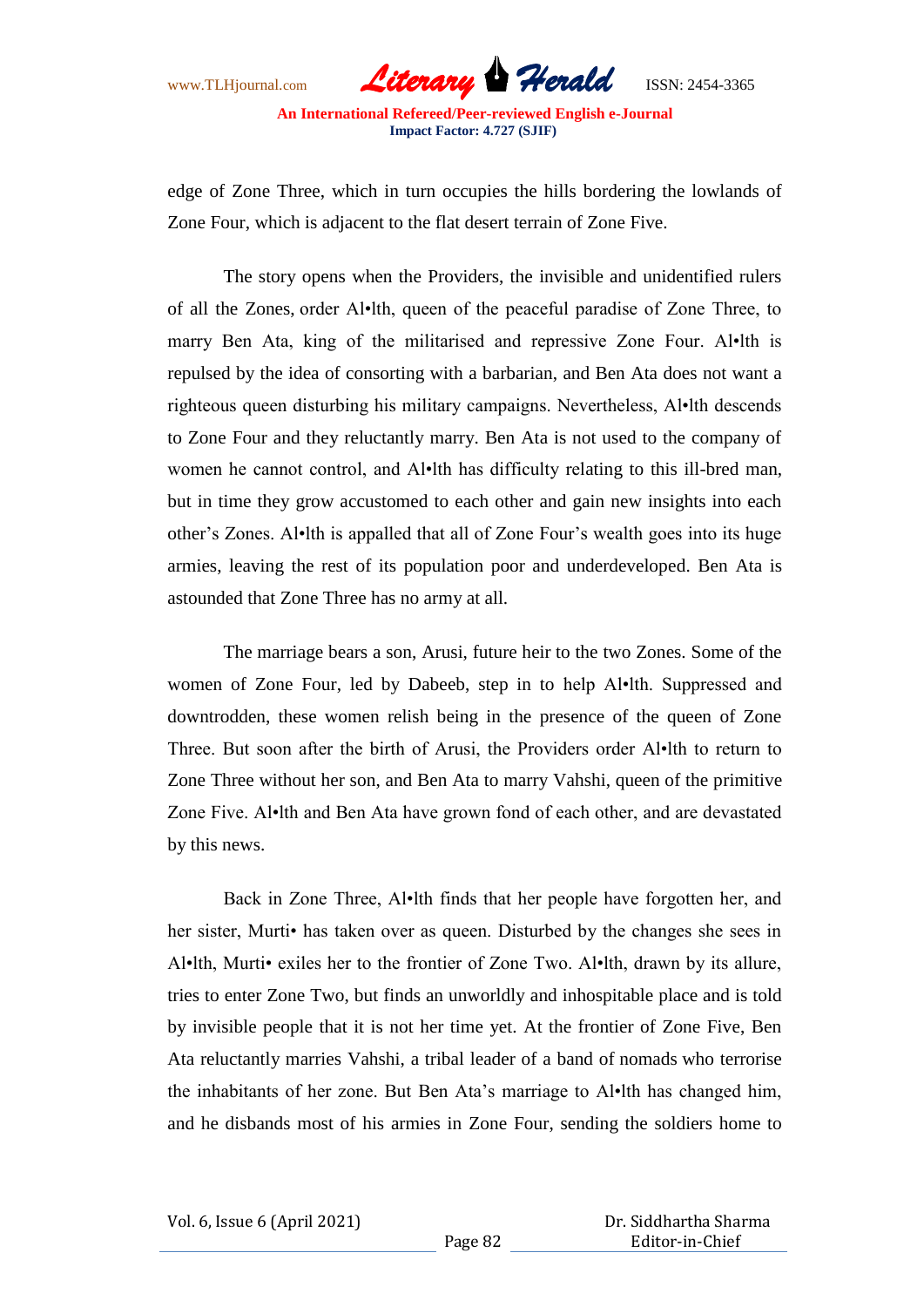www.TLHjournal.com *Literary Herald*ISSN: 2454-3365

rebuild their towns and villages and uplift their communities. He also slowly wins over Vahshi"s confidence and persuades her to stop plundering Zone Five.

When Arusi is old enough to travel, Dabeeb and her band of women decide to take him to Zone Three to see Al•lth. This cross-border excursion is not ordered by the Providers, and Ben Ata has grave misgivings about their decision. In Zone Three the women are shocked to find the deposed Al•lth working in a stable near Zone Two. While Al•lth is pleased to see her son, she too has misgivings about Dabeeb"s action. The bumptious women"s travels through Zone Three evoke feelings of xenophobia in the locals.

After five years of silence, the Providers instruct Ben Ata to go and see Al•lth in Zone Three. At the border, he is surprised to find a band of youths armed with crude makeshift weapons blocking his way. Clearly, they want no more incursions from Zone Four. Ben Ata returns with a large army and enters Zone Three unchallenged. He is not well received, but finds Al•lth with a small band of followers who have moved to the frontier of Zone Two to be close to her. Ben Ata and Al•lth reunite. He tells her of the reforms he has introduced in Zone Four and his taming of the "wild one" from Zone Five.

One day Al•lth enters Zone Two and does not return. But, the changes set in motion by the two marriages are now evident everywhere. The frontiers between Zones Three, Four and Five are open, and people and knowledge are flowing between them. Previously stagnant, the three Zones are now filled with enquiry, inspiration and renewal.

*The Marriages Between Zones Three, Four and Five* is told largely from the point of view of the matriarchal utopian Zone Three, which places the novel in the category of feminist utopias or feminist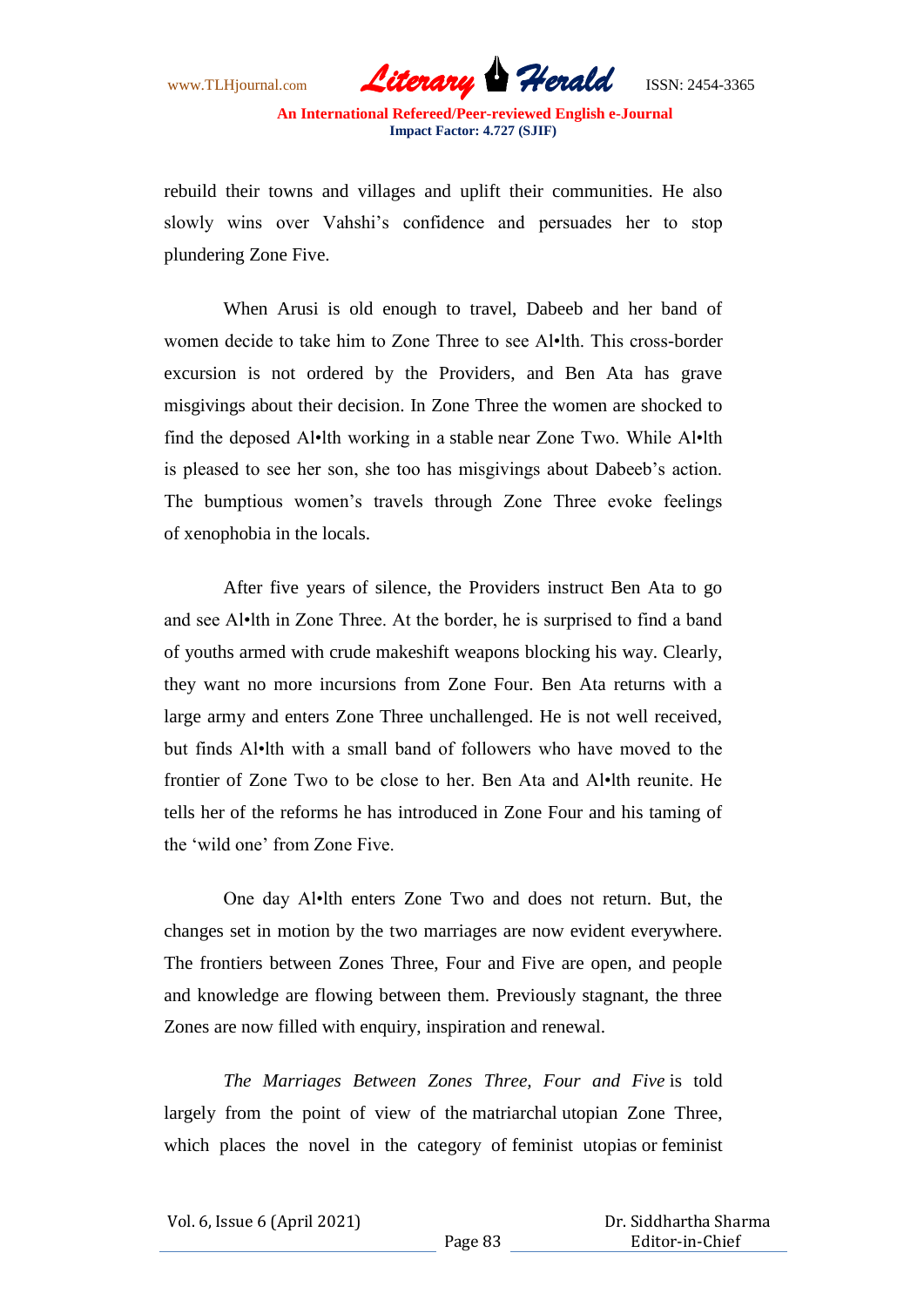www.TLHjournal.com *Literary Herald*ISSN: 2454-3365

science fiction. *The Canopus in Argos* series in general falls under the banner of soft science fiction, or "space fiction" as Lessing called it, due to its focus on characterization and social and cultural issues, and the de-emphasis of science and technology. Comparative literature professor Robert Alter suggested that this kind of writing belongs to a genre that literary critic, Northrop Frye called the 'anatomy', which is 'a combination of fantasy and morality'. [29] Author Gore Vidal placed Lessing"s science fiction between John Milton and L. Ron Hubbard. American screenwriter and film director Frank Pierson called Lessing"s science fiction 'mythic tale<sup>[s]</sup>' that are closer to Tolkien's Lord of the Rings and Herbert's Dune than works by Clarke and Asimov. A British writer, Graham Sleight said that *The Marriages* comes closest to Ursula Le Guin"s works in the way that both Lessing and Le Guin scrutinise societies. Sleight compared The Marriages to Le Guin"s science fiction novel *The Dispossessed* [1974], saying that each revolves around conflicts between differing worldviews, namely the Zones in *The Marriages*, and Anarres and Urras in *The Dispossessed*.

*The Marriages Between Zones Three, Four and Five* differs from the other books in the *Canopus in Argos* series in that it reads like a fable and is set in a metaphysical, or 'psychic' space, outside the rest of the series' 'normal' space / time universe. The story concerns two ordained marriages that link the patriarchal and militaristic Zone Four with the matriarchal and egalitarian Zone Three, and the tribal and barbaric Zone Five. It focuses on, what *Time Magazine* reviewer, Paul Gray calls, the –

> "struggles between men and women and the dimensions of sex and love". [2008: 34]

Literary critic Diana Sheets says that the book is about overcoming gender differences and opening up new possibilities. She argues that the premise of the story is that –

> "cosmic order is ideally realized when men and women cross the gender divide and attempt genuine communication - sexually,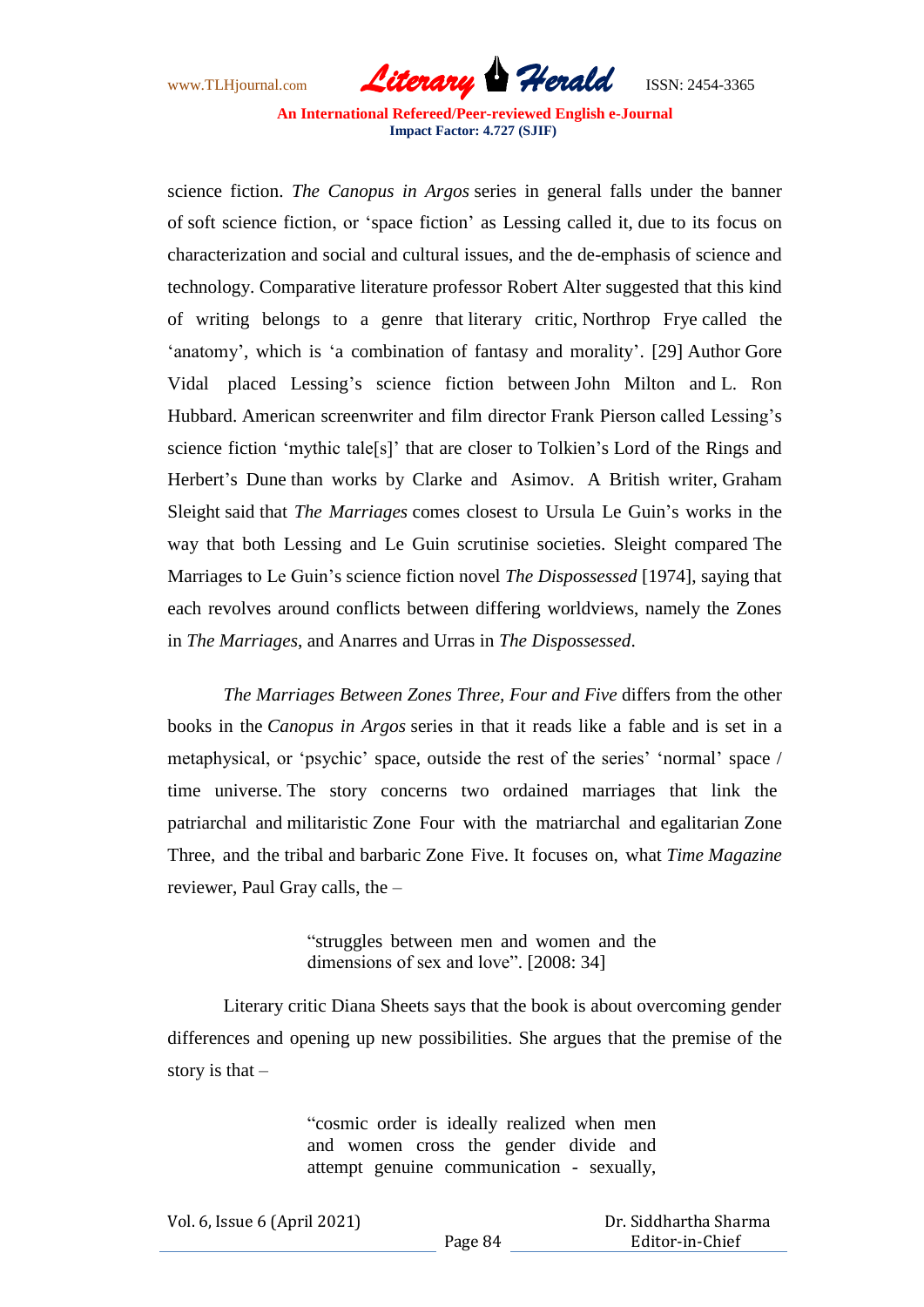www.TLHjournal.com *Literary Herald*ISSN: 2454-3365

emotionally ... thereby setting the preconditions for the attainment of enlightened consciousness." [2008: 13]

The marriages were ordained by the Providers because the zones had stagnated and the birth rate of both humans and animals had fallen. The renowned author, Thelma J. Shinn says that, as in *Shikasta*, Lessing's  $-$ 

"pessimistic view of human capabilities still keeps control in a benevolent power rather than in the hands of the individual". [1986: 35]

But, after a push in the right direction, the individual triumphs: Al•lth and Ben Ata initiate changes in both their own and their neighbouring zones.

A well-known literary academician, Jayne Ashleigh Glover says that while Zone Three on the surface appears to be a feminist utopia, Lessing shows that it is far from idyllic. The story narrators, the Chroniclers of Zone Three, question their zone"s behaviour and attitudes, and warn of the dangers of stagnation. Al•lth, upon returning to Zone Three, is shunned by its inhabitants for failing to attend to their zone's needs, and Zone Three"s stasis manifests itself in xenophobia when Al•lth brings back new perspectives, followed by visitors from Zone Four.

Glover sees Al•lth, Ben Ata and Vahshi as allegories for their respective zones, and the marriages between them as marriages between the zones, as stated by the title of the book. The Author, Müge Galin says that Al•lth functions according to the nature of Zone Three rather than as an individual. [1997: 40] Galin also argues that the six zones correspond to Sufism"s different levels of consciousness. Both Al•lth and Ben Ata are able to experience other levels of consciousness when they travel to each other"s zones, but Al•lth can perceive and experience the neighbouring zone far deeper than Ben Ata because she is from a higher zone / level of consciousness. [1997: 41] Galin says that on the – "Sufi ladder to enlightenment", [2] those on higher rungs must pull up those on lower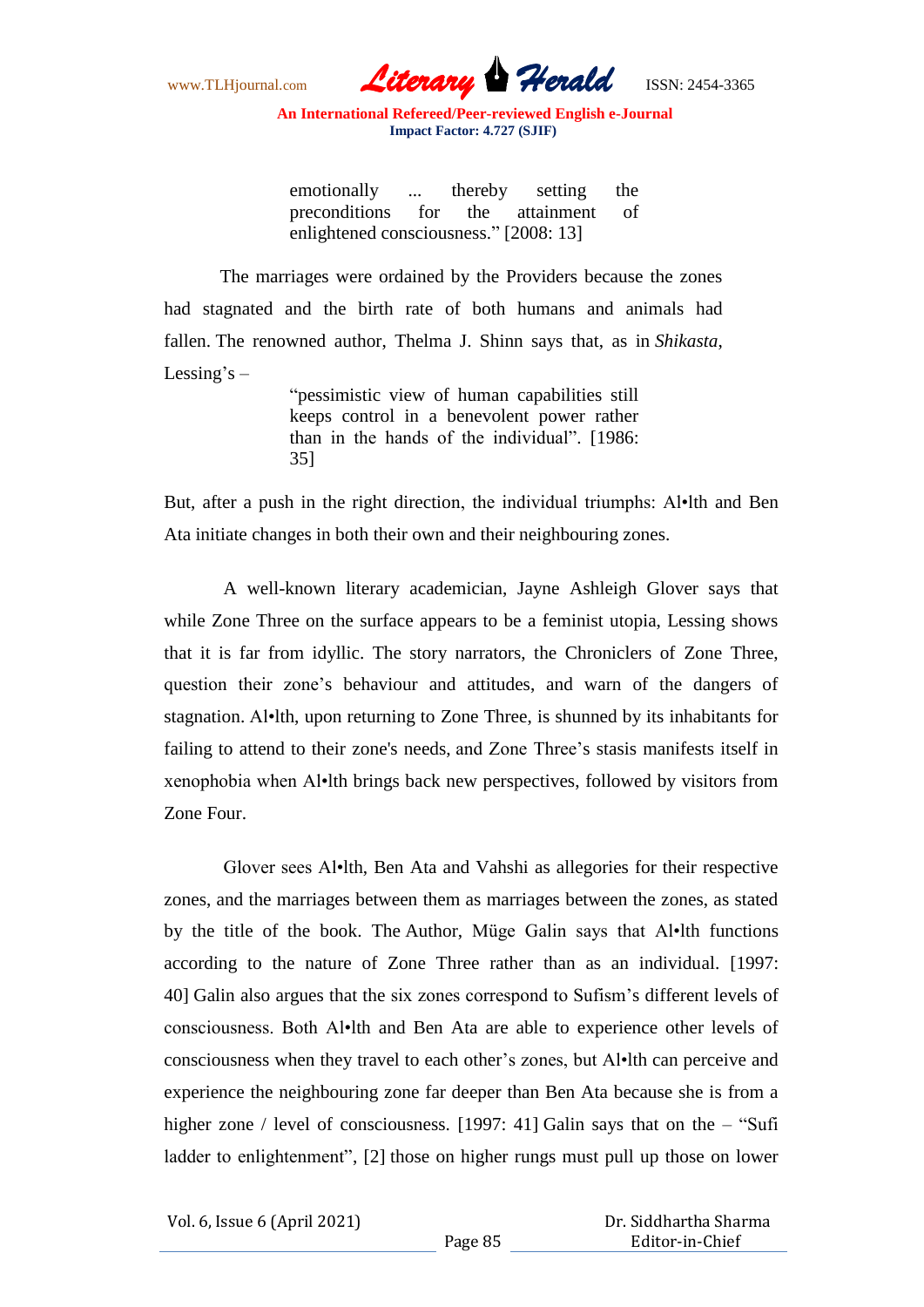rungs. Thus, Al•lth can only move to Zone Two after she has pulled Ben Ata up to Zone Three.

Next is *The Sirian Experiments*. It is a 1980 science fiction novel Lessing. It is the third book in her five-book *Canopus in Argos* series. It continues the story of Earth"s evolution, which has been manipulated from the beginning by advanced extraterrestrial civilisations. The book was shortlisted for the Booker Prize in 1981.

*The Sirian Experiments* relates directly to the first book in this series, *Shikasta*, which is the history of the planet Shikasta [an allegorical Earth] under the influence of three galactic empires, Canopus, Sirius and their mutual enemy, Puttiora. *Shikasta* is told from the Canopean viewpoint. *The Sirian Experiments* [subtitled *The Report by Ambien II, of the Five*] tells the story of Shikasta from the Sirian point of view and describes the activities of Sirians on the planet and the strained relations of Sirius with Canopus.

Lessing stated in an afterword in the next book in this series that *The Sirian Experiments* and *The Making of the Representative for Planet 8* were inspired by her 50-year fascination with the ill-fated 1910-13 Antarctic expedition of Robert Falcon Scott [Christopher, Lehmann-Haupt:1982: 7]. Because of its focus on characterisation and social / cultural issues, and the de-emphasis of technological details, *The Sirian Experiments* is soft science fiction, or "space fiction" as Lessing calls her *Canopus in Argos* series. Robert Alter of *The New York Times* suggested that this kind of writing belongs to a genre literary critic Northrop Frye called the "anatomy", which is "a combination of fantasy and morality" and that –

> "presents us with a vision of the world in terms of a single intellectual pattern." [Alter, Robert: 1981: 9]

Lessing has stated that she has used this series as a vehicle to –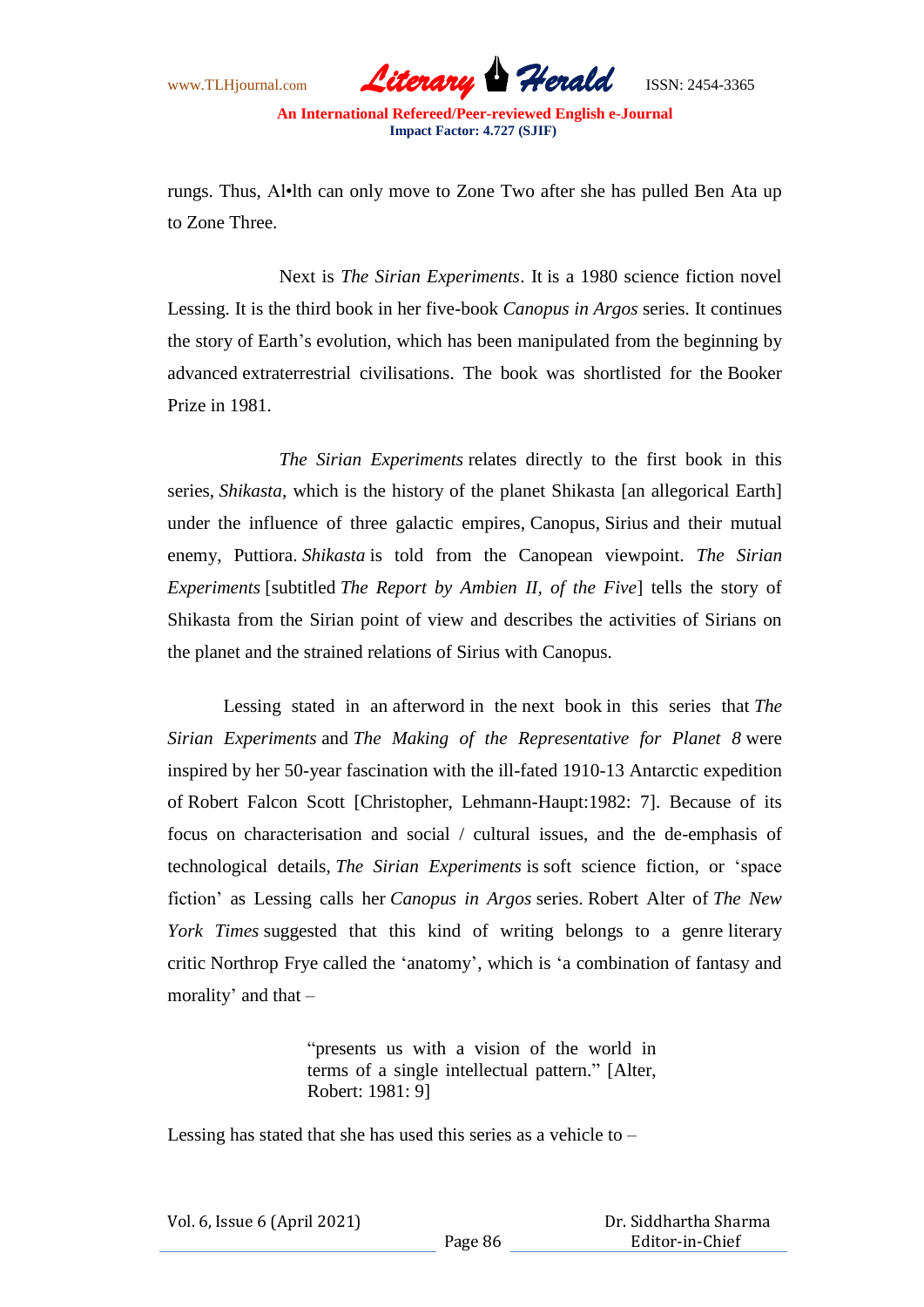www.TLHjournal.com *Literary Herald*ISSN: 2454-3365

"put questions, both to myself and to others" and to "explore ideas and sociological possibilities." [Lessing, Doris: *Preface* : 11]

While Lessing's switch to 'science fiction' in the late 1970s was received by all, [Lesley, Hazelton: 2008: 10] the series in general has drawn positive criticism. Two reviews of *The Sirian Experiments* in *The New York Times* said that Lessing achieves –

> "… a largeness of vision beyond the horizon of the conventional novel." [Alter, Robert: 1981: 19]

And that it has –

"… some playful moments and some splendid ones. It is interesting, however, primarily because Doris Lessing wrote it." [Leonard, John: 1981: 22]

*Time* on the other hand, which had spoken highly of the first two books in this series, [Gray, Paul: 1979  $&$  1980] felt that this one –

> "may be a small misstep on a long journey." [Gray, Paul: 1981: 14]

The novel embarks on the major character which are Sirius, The Five – peer group of five senior administrators of the Sirian Colonial Service, Ambien II – one of the Five, Sirian representative to Rohanda, Canopus, Klorathy – senior Canopean Colonial administrator, Nasar – permanent official on Rohanda, Shammat and Tafta – Shammat representative to Rohanda. The Sirian Empire, centred in the Sirius star system, has advanced technology that made their citizens effectively immortal [barring accidents] and sophisticated machines that did almost everything for them. But this technology came at a price: many Sirians became afflicted with "the existentials", a debilitating malady that left them feeling worthless and with no reason to exist. To overcome this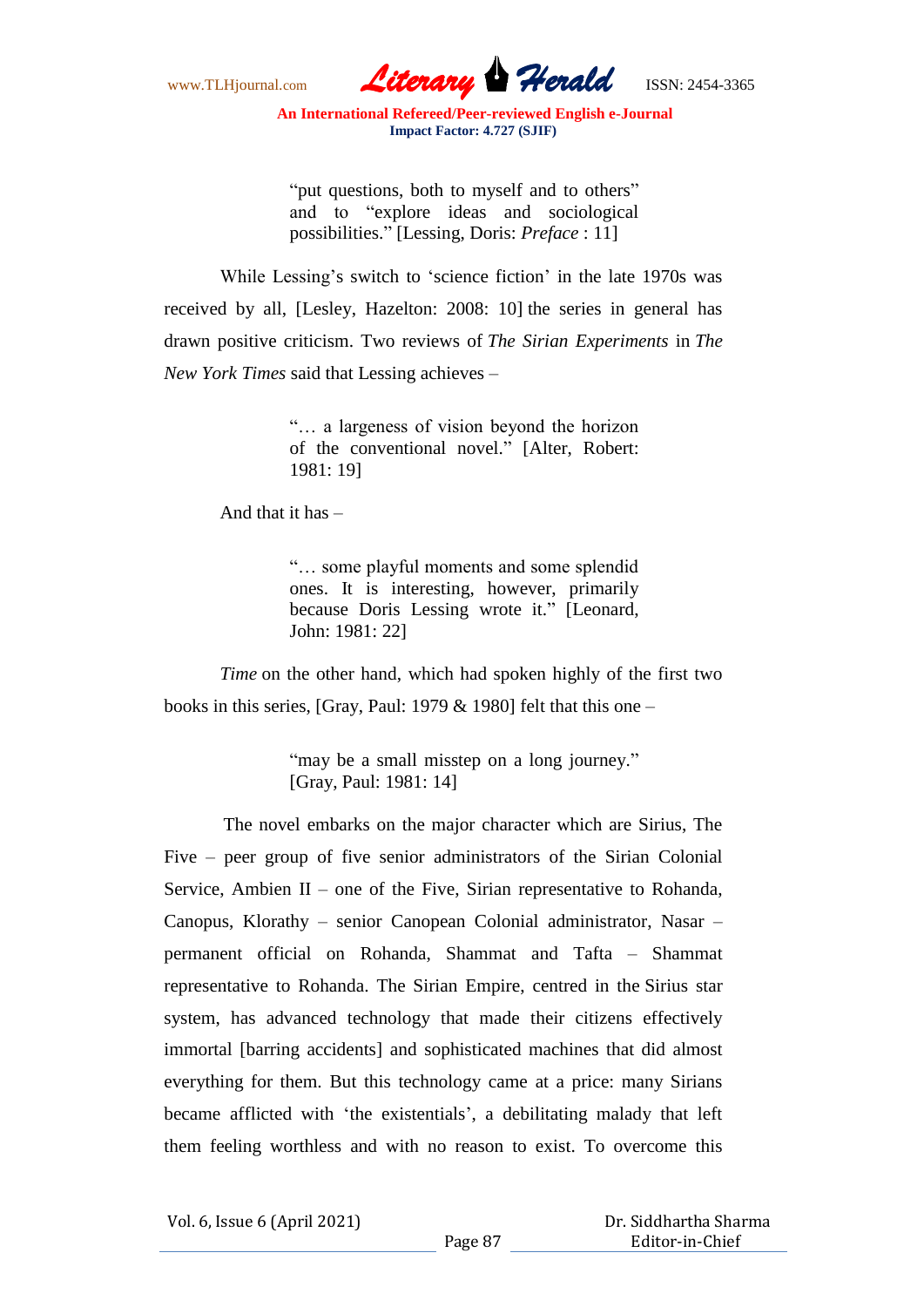www.TLHjournal.com *Literary Herald*ISSN: 2454-3365

problem and give its people "something to do", Sirius embarked on a conquest of space and colonised many planets. But, they also encroached on territory of the superior Canopean Empire that led to a costly war, which Canopus won. As a gesture of reconciliation, Canopus returned all the captured Sirian territory and invited Sirius to jointly colonise a new and promising planet called Rohanda [an allegorical Earth]. Canopus took the northern continents and gave Sirius the southern continents.

Ambien II, one of the Five who run the Sirian Colonial Service and also govern the Sirian Empire, represents Sirius on Rohanda. She sets in motion a series of bio-sociological and genetic experiments where large numbers of primitive indigenous people from Sirian colonised planets are space-lifted to Rohanda and adapted there for work elsewhere in the Empire. In the north, Canopus nurtures Rohanda"s bourgeoning humanoids and accelerates their evolution. They also put a Lock on the planet that links it to the harmony and strength of the Canopean Empire. Canopus keeps Ambien II updated with reports of all their work, but she is suspicious of Sirius"s former enemy, seeing them as a competitor rather than a partner, and is unable to correctly interpret them.

Then, an unforeseen "cosmic re-alignment" breaks the Lock and Shammat of the malicious Puttiora Empire begins by exploiting the situation and by corrupting Rohanda"s Natives. Canopus, seeing Rohanda decline, renames the planet Shikasta [the stricken]. Sirius, unconcerned about Canopus"s troubles in the north, continues to refer to the planet as Rohanda.

In an effort to foster better relations with Sirius, Klorathy, a senior Canopean Colonial administrator, invites Ambien II to observe events in their territory. Ambien II, eager to learn more about Canopus, agrees. As Rohanda evolves and civilisations come and go, Ambien II and Klorathy meet several times to watch Rohanda"s degeneration. Canopus does what it can to help communities, but with Shammat"s evil and a broken Lock, they make little progress. From time to time Klorathy requests Ambien II"s help and while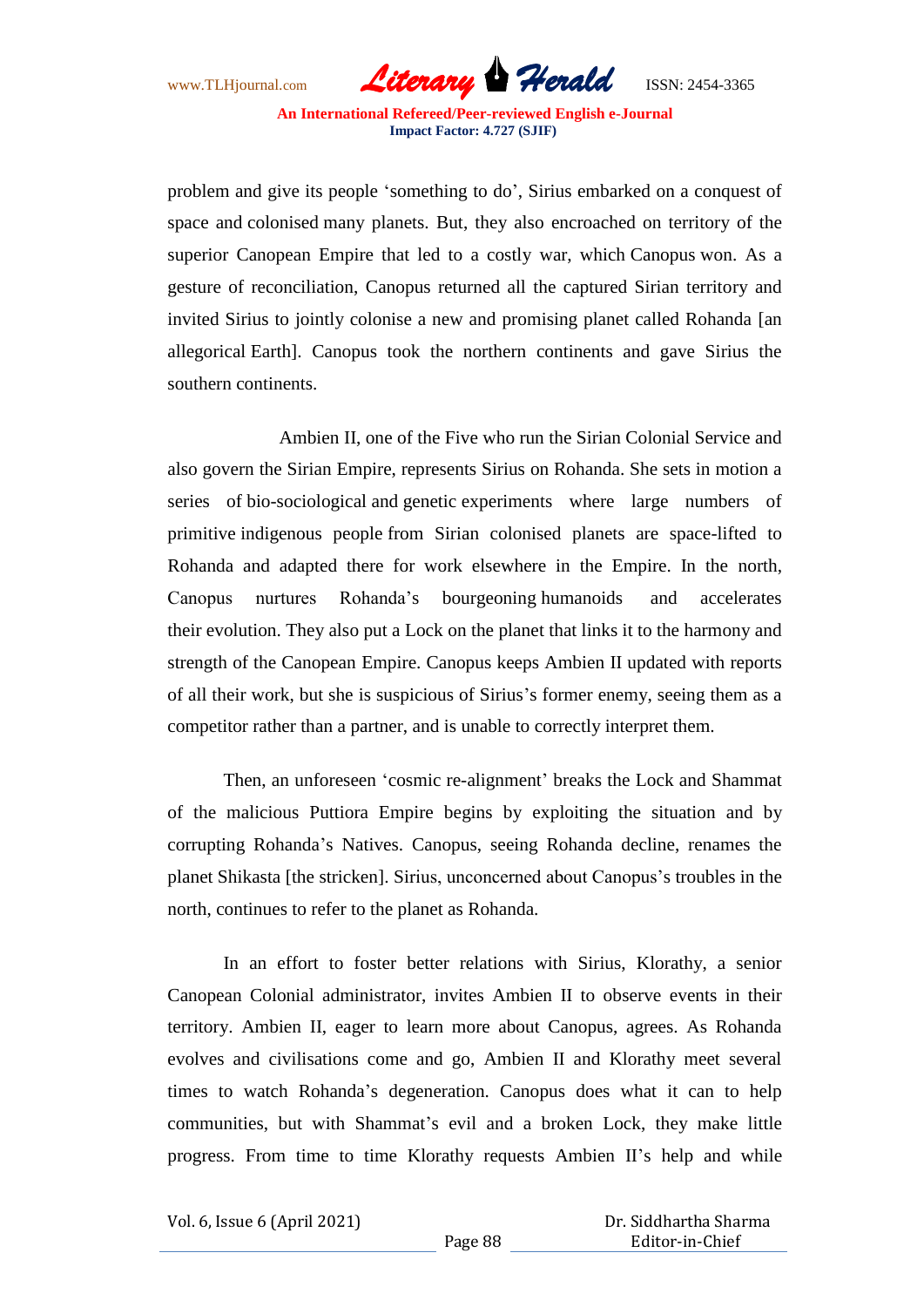

working on the planet, she meets Nasar, another Canopean official. She also encounters Tafta, the Shammat commander on Rohanda, and at one point nearly succumbs to his corruption.

Ambien II eventually abandons the Sirian Experiments in the south when they are overrun by Shammat. The Five want her to abandon Rohanda altogether, but she has become too attached to the planet and is warming to Canopus and seeing the error of her [and Sirius's] ways. The Five question her ties to their former enemy, but when she tries to explain herself, they do not hear what she is saying, just as she initially could not hear what Canopus was saying. The Five then send her to Planet 13 on "corrective exile" to write a report on what has happened to the novel. When she later releases the report, the Five issues a statement denying the authenticity of Ambien II"s work.

In brief, all these three novels represent a fair number of science fiction sequence novels. They denote corrective situation of species. Their accelerating evolution is seen throughout these three sequential novels. Doris Lessing no doubt mentions the authentic side of these species and the causes of their evolution in the world. Thus, the paper is an honest effort to put these three texts of Doris Lessing as the best examples of Science Fiction.

## **WORKS CITED**

Dixson, Barbara. "Structural Complexity in Doris Lessing's Canopus Novels". *Journal of the Fantastic in the Arts*. Orlando, Florida: International Association for the Fantastic in the Arts. 2 [3] : 14 - 22. JSTOR, 43308052, 1990.

Lessing, Doris. *Shikasta*. London: Flamingo, 1979.